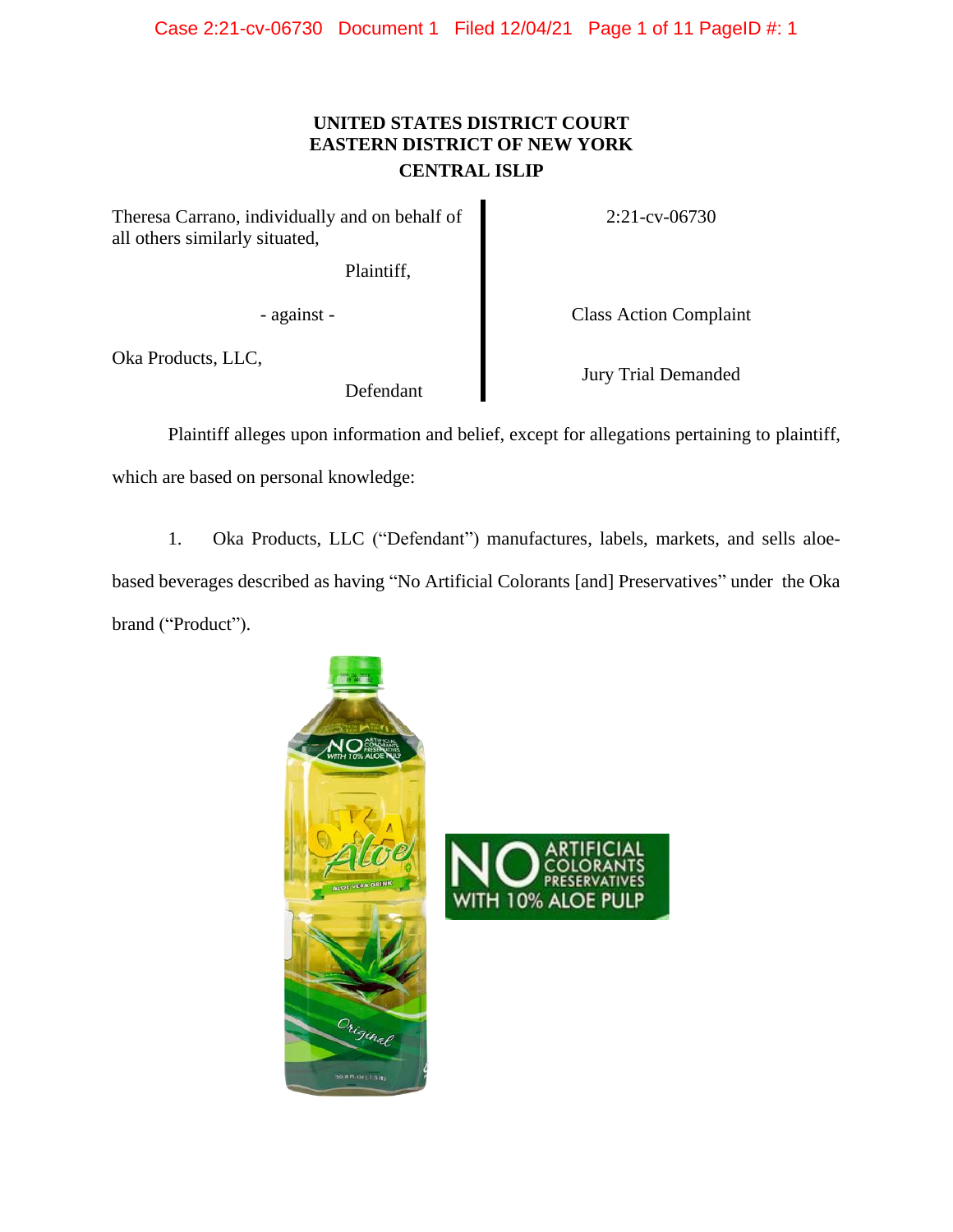## **I. CONSUMERS AVOID PRESERVATIVES**

2. Market research firm Mintel has shown that 84 percent of Americans buy foods with "free from" claims, because they are seeking foods that are more natural and less processed.

3. Over forty percent of consumers believe foods with "free from" claims are healthier and safer than foods without such a claim.

4. Representing a product has not having preservatives is valued by over seventy percent of consumers.

5. According to a 2015 Nielsen survey, almost ninety percent of Americans are willing to pay more for healthier foods, understood as being made without additives.

## **II. WHAT ARE PRESERVATIVES**

6. Preservatives are defined as something that preserves or have the power of preserving, specifically, an additive used to protect against decay, discoloration, or spoilage.

7. Preservatives are used to maintain the quality of food beyond their role in killing microorganisms that can contribute to foodborne illness.

8. Preservatives are grouped into two general classes – natural preservatives, consisting of sugar, salt, vinegar, and spices, and chemical preservatives such as benzoate of soda, salicylic acid, and sulfur dioxide.

9. In response to dangerous substances being added to food, the Pure Food and Drug Act of 1906 defined "chemical preservatives" as any chemical that, when added to food, tends to prevent or retard deterioration thereof, but does not include common salt, sugars, vinegars, spices, or oils extracted from spices. 21 C.F.R. § 101.22(a)(5).

10. Federal and identical state regulations require that all foods contain a prominent statement sufficient to tell purchasers if it contains a chemical preservative. 21 C.F.R. § 101.22(c).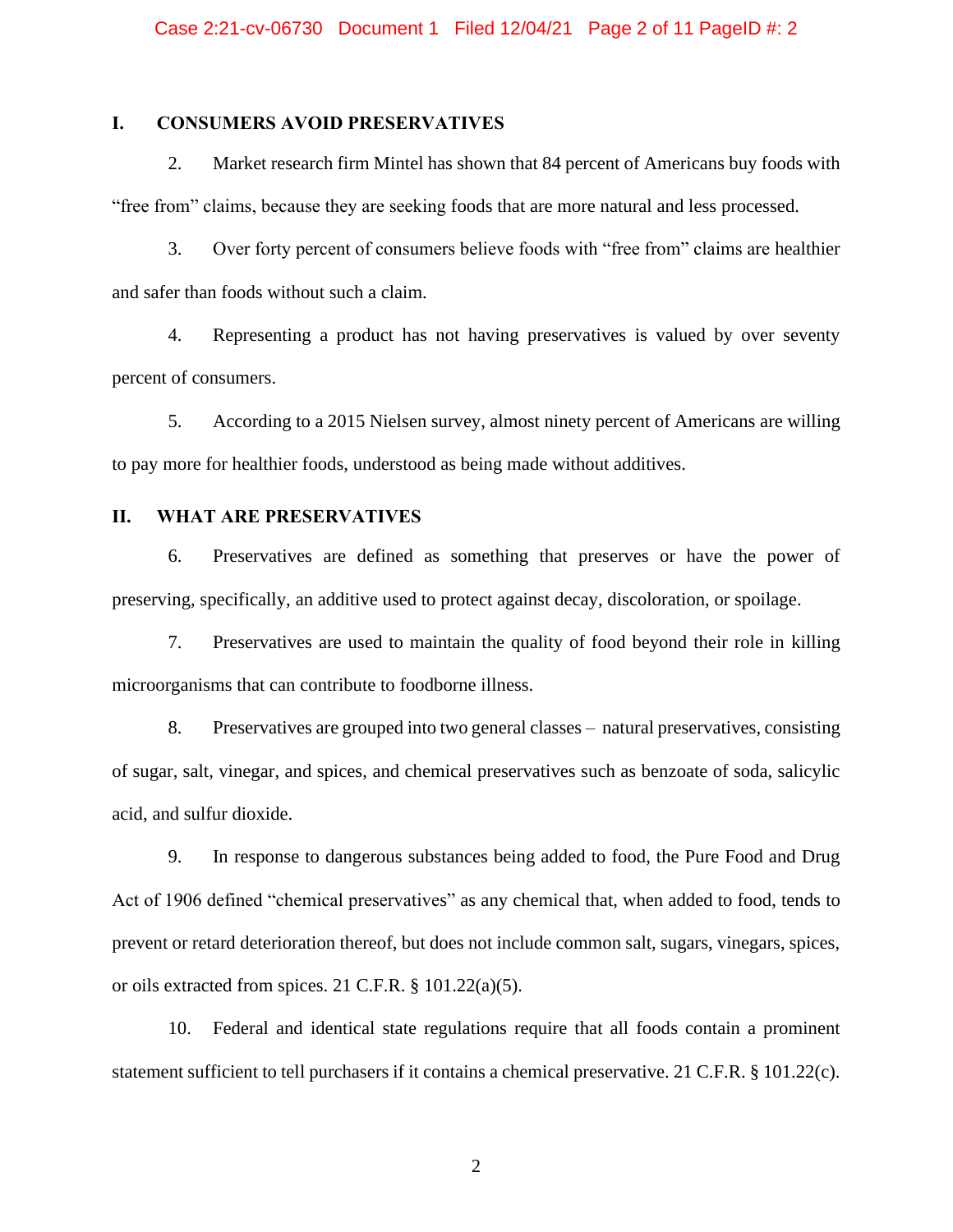Case 2:21-cv-06730 Document 1 Filed 12/04/21 Page 3 of 11 PageID #: 3

11. A food to which a chemical preservative is added is required to disclose this in the

ingredient list, by listing the common or usual name of the ingredient followed by a parenthetical

designation of its function as a preservative, i.e., "BHA (a preservative)." 21 C.F.R. § 101.22(j).

12. In 2010, the FDA warned a company selling pineapple and coconut products which

failed to truthfully identify:

The 'Pineapple Bites' and 'Pineapple Bites with Coconut' products are further misbranded within the meaning of section  $403(k)$  of the Act [21 U.S.C. 343 $(k)$ ] in that they contain the chemical preservative[s] ascorbic acid and citric acid but their labels fail to declare these preservatives with a description of their functions. 21 CFR 101.22.

## **III. "NO PRESERVATIVES" IS MISLEADING BECAUSE PRODUCT CONTAINS PRESERVATIVES**

13. The representation that the Product contains "No Preservatives" is false, deceptive,

and misleading, because the ingredient list identifies citric acid and sodium citrate.

INGREDIENTS: Water, aloe vera crunch, fructose, honey, citric acid, sodium citrate, vitamin C, gellan gum, calcium lactate. **Ingredients:** Water, Aloe Vera Crunch, Fructose, Honey, Citric Acid, Sodium Citrate, Vitamin C, Gellan Gum, Calcium Lactate.

14. The FDA has declared that citric acid and sodium citrate are preservatives

15. Citric acid and sodium citrate are added to food to increase their acidity, which

prevents bacteria from growing, extending the shelf-life of the foods to which they are added.<sup>1</sup>

16. While citric acid and sodium citrate may perform other functions beyond preserving

a product, they still act as preservatives.

17. The Product's ingredient list is misleading because it does not identify these

<sup>1</sup> Sodium citrate is the sodium salt of citric acid.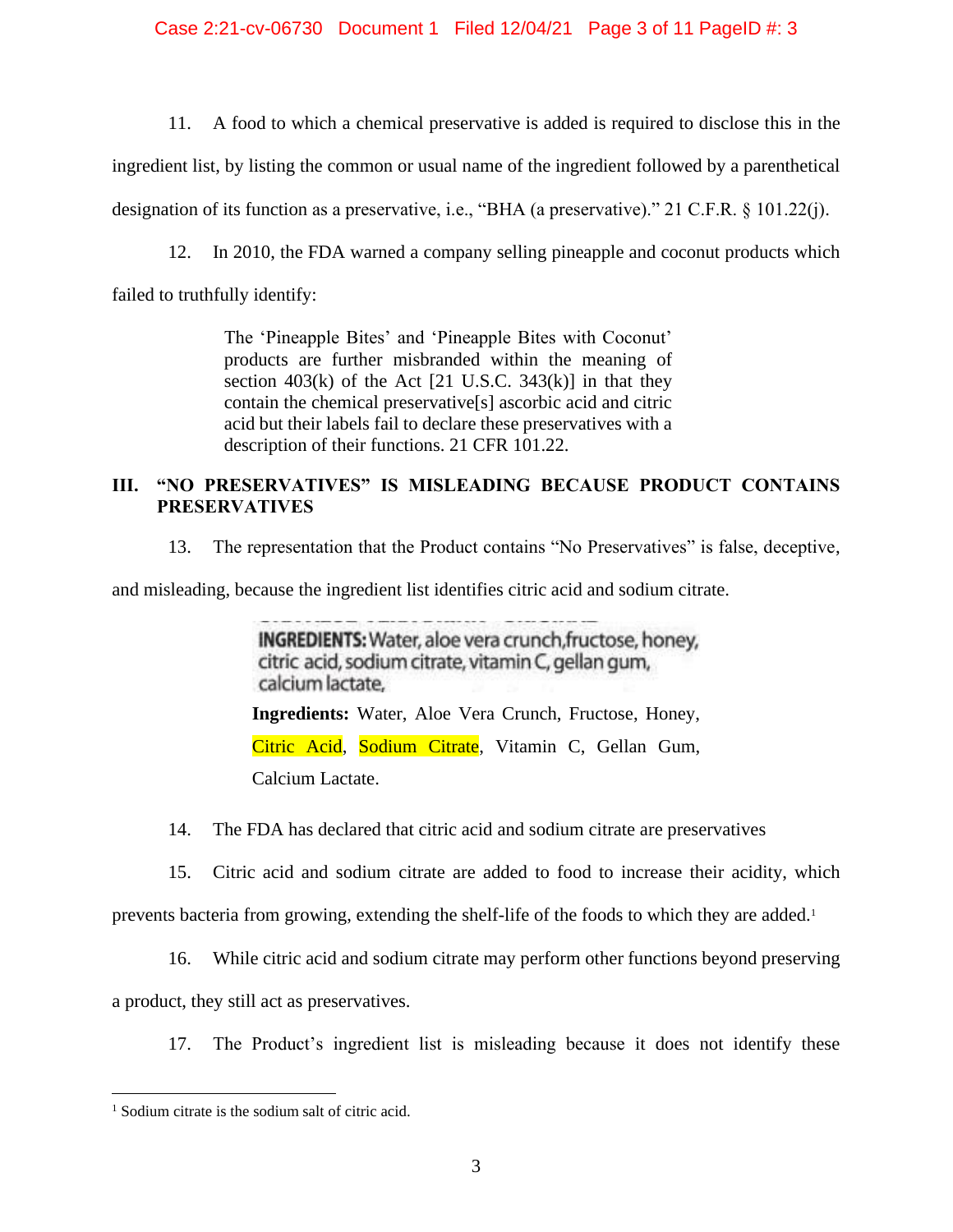## Case 2:21-cv-06730 Document 1 Filed 12/04/21 Page 4 of 11 PageID #: 4

ingredients with their function as preservatives.

18. Consumers who view the ingredient list will not be told that citric acid and sodium citrate are preservatives.

19. This prevents consumers from learning the truth from the ingredient list, that the "No Preservatives" claim is false, deceptive, and misleading, even though they are not required to scrutinize the ingredient list to confirm or debunk the front label promise of "No Preservatives."

## **IV. CONCLUSION**

20. The Product contains other representations which are misleading.

21. Reasonable consumers must and do rely on a company to honestly identify and describe the components, attributes, and features of a product, relative to itself and other comparable products or alternatives.

22. By labeling the Product in this manner, Defendant gained an advantage against other companies, and against consumers seeking to purchase a product that did not contain preservative ingredients.

23. The value of the Product that plaintiff purchased was materially less than its value as represented by defendant.

24. Defendant sold more of the Product and at higher prices than it would have in the absence of this misconduct, resulting in additional profits at the expense of consumers.

25. Had Plaintiff and proposed class members known the truth, they would not have bought the Product or would have paid less for it.

26. The Product is sold for a price premium compared to other similar products, no less than approximately \$2.19 for 16.9 fl oz, a higher price than it would otherwise be sold for, absent the misleading representations and omissions.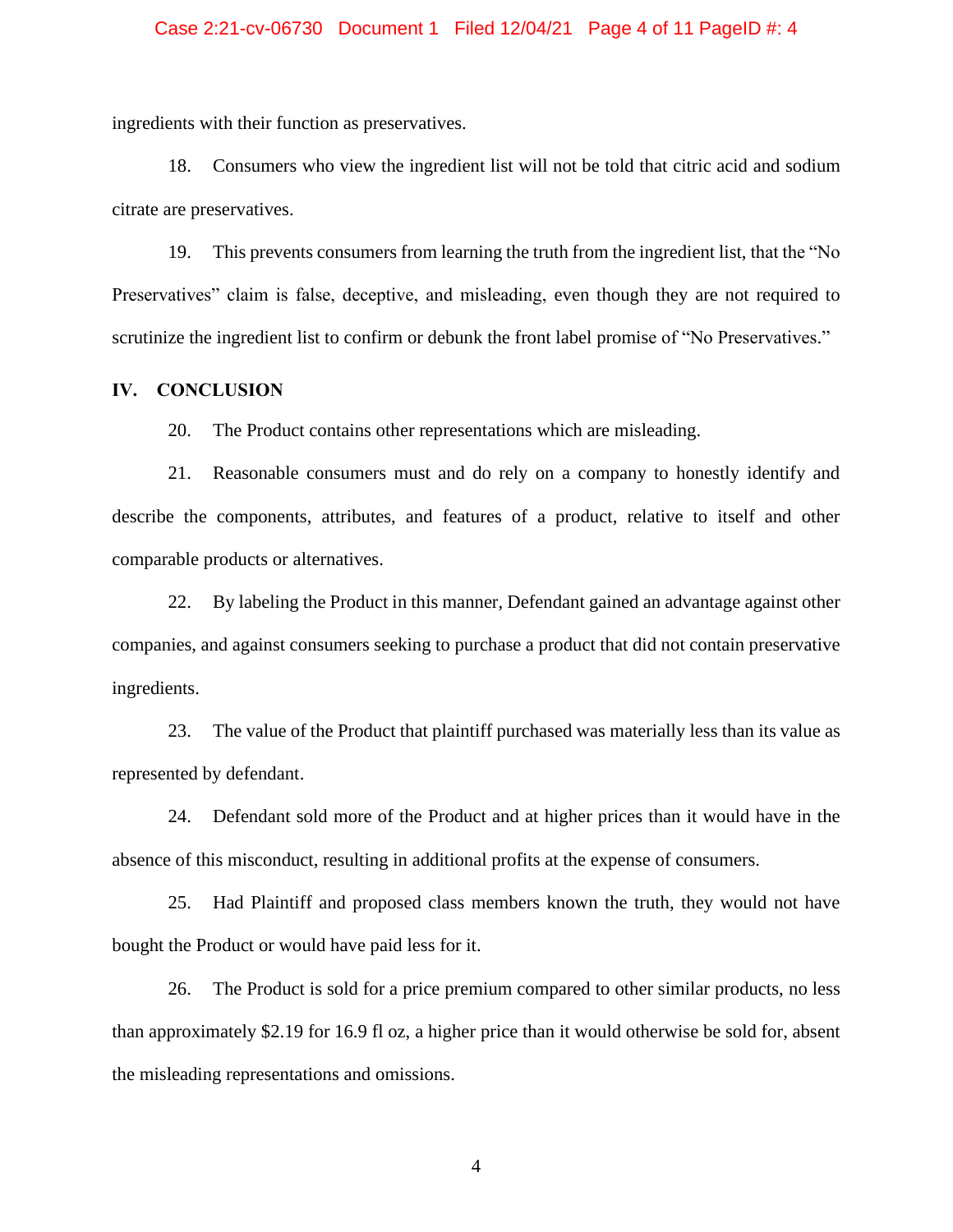#### Jurisdiction and Venue

27. Jurisdiction is proper pursuant to Class Action Fairness Act of 2005 ("CAFA"). 28 U.S.C. § 1332(d)(2).

28. The aggregate amount in controversy exceeds \$5 million, including any statutory damages, exclusive of interest and costs.

29. Plaintiff Theresa Carrano is a citizen of New York.

30. Defendant Oka Products, LLC, is a Florida limited liability company with a principal place of business in Miami, Miami-Dade County, Florida and upon information and belief, at least one member of defendant is not a citizen of the same state as the plaintiff.

31. The Florida corporation website lists Defendant's managing members as citizens of Florida.

32. Plaintiff and at least one of defendant's members are citizens of different states.

33. Defendant transacts business within this District through sale of the Product at hundreds of stores within this State and District, and online, sold directly to residents of this District.

34. Venue is in this District because plaintiff resides in this district and the actions giving rise to the claims occurred within this district.

35. Venue is in the Central Islip in this District because a substantial part of the events or omissions giving rise to the claim occurred in Suffolk County, i.e., Plaintiff's purchase of the Product and her awareness of the issues described here.

#### **Parties**

36. Plaintiff Theresa Carrano is a citizen of Seaford, Suffolk County, New York.

37. Defendant Oka Products, LLC, is a Florida limited liability company with a principal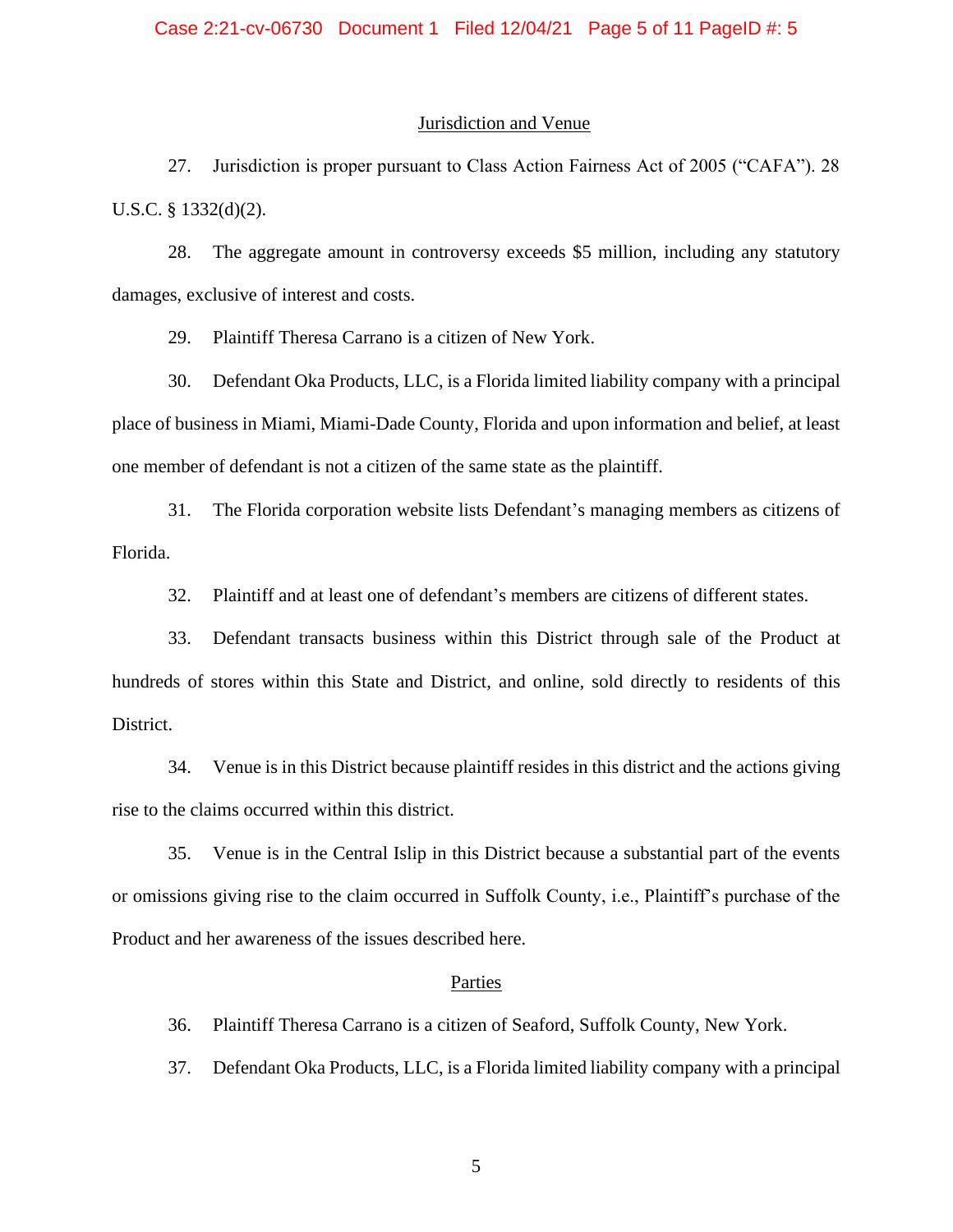## Case 2:21-cv-06730 Document 1 Filed 12/04/21 Page 6 of 11 PageID #: 6

place of business in Miami, Florida, Miami-Dade County.

38. Defendant is an American beverage company that manufactures, markets and distributes a variety of products.

39. While the flagship product line is the OKA Aloe, it has a variety of drinks catering to all demographics.

40. Plaintiff purchased the Product on one or more occasions within the statutes of limitations for each cause of action alleged, at stores including ShopRite, at locations such as 5508 Sunrise Hwy Massapequa, NY 11758, between August and October 2021, among other times.

41. Plaintiff bought the Product because she expected it did not contain preservative ingredients because that is what the representations said and implied.

42. Plaintiff relied on the words and images on the Product, on the labeling and/or claims made by Defendant in digital and/or social media.

43. Plaintiff bought the Product at or exceeding the above-referenced price.

44. Plaintiff would not have purchased the Product if she knew the representations and omissions were false and misleading or would have paid less for it.

45. Plaintiff chose between Defendant's Product and products represented similarly, but which did not misrepresent their attributes and/or lower-priced non-similar products which did not make the statements and claims made by Defendant.

46. The Product was worth less than what Plaintiff paid and she would not have paid as much absent Defendant's false and misleading statements and omissions.

47. Plaintiff intends to, seeks to, and will purchase the Product again when she can do so with the assurance that Product's representations are consistent with its abilities and/or composition.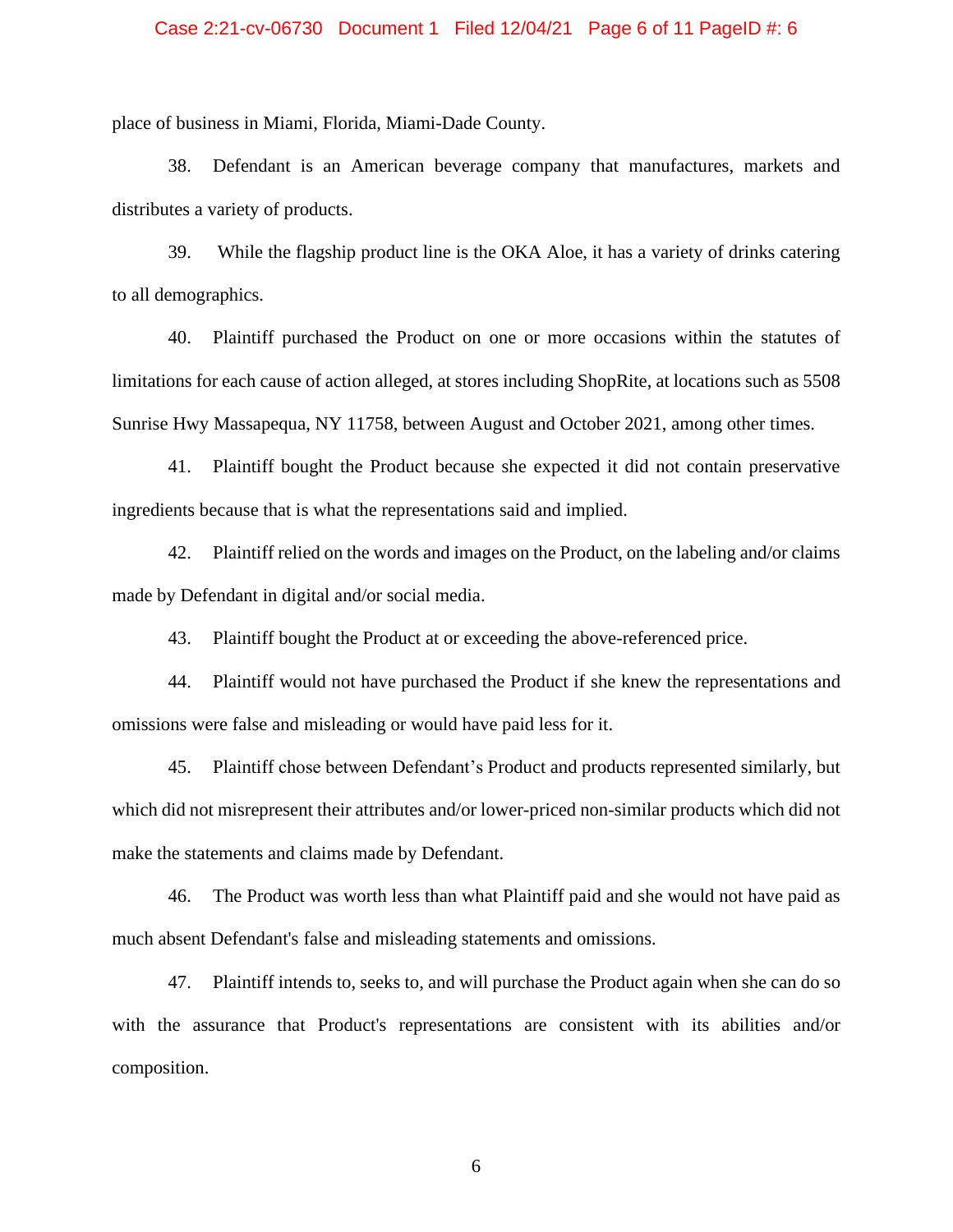48. Plaintiff is unable to rely on the labeling of not only this Product, but other similar

products, because she is unsure of whether their representations are truthful.

#### Class Allegations

49. Plaintiff seeks certification under Fed. R. Civ. P. 23(b)(2) and (b)(3) of the following

classes:

**New York Class:** All persons in the State of New York who purchased the Product during the statutes of limitations for each cause of action alleged.

**Consumer Fraud Multi-State Class**: All persons in the States of North Dakota, Texas, West Virginia, Virginia, North Carolina, Delaware, Montana, Kentucky, Tennessee, New Hampshire, Alaska, South Dakota, Oklahoma, Utah, Nebraska, Maine, and Wyoming, who purchased the Product during the statutes of limitations for each cause of action alleged

50. Common questions of law or fact predominate and include whether defendant's

representations were and are misleading and if plaintiff and class members are entitled to damages.

51. Plaintiff's claims and basis for relief are typical to other members because all were

subjected to the same unfair and deceptive representations and actions.

52. Plaintiff is an adequate representative because her interests do not conflict with other

members.

53. No individual inquiry is necessary since the focus is only on defendant's practices

and the class is definable and ascertainable.

54. Individual actions would risk inconsistent results, be repetitive and are impractical to justify, as the claims are modest relative to the scope of the harm.

55. Plaintiff's counsel is competent and experienced in complex class action litigation and intends to protect class members' interests adequately and fairly.

56. Plaintiff seeks class-wide injunctive relief because the practices continue.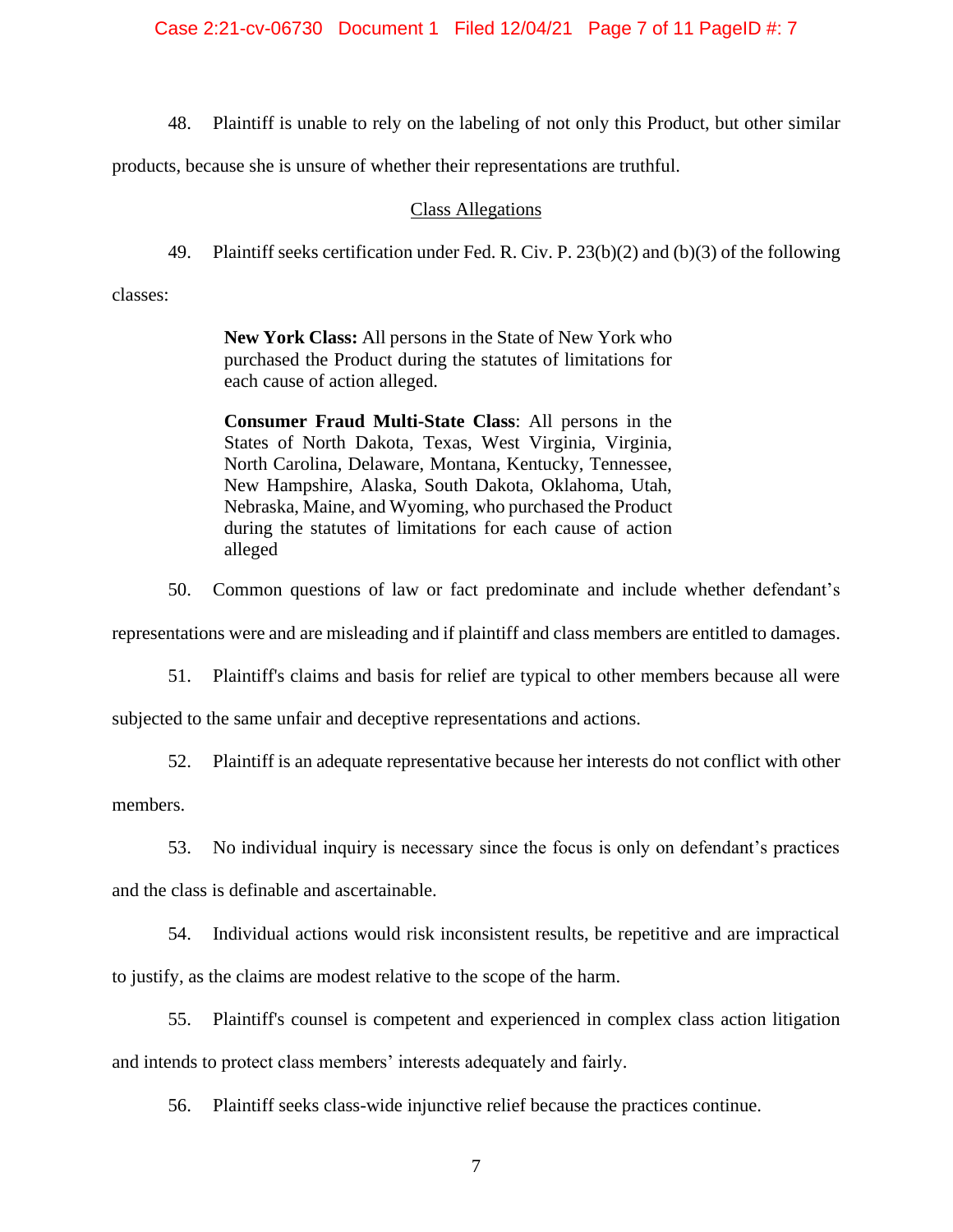## New York General Business Law ("GBL") §§ 349 & 350

#### (Consumer Protection Statute)

57. Plaintiff incorporates by reference all preceding paragraphs.

58. Plaintiff and class members desired to purchase a product that did not contain preservative ingredients.

59. Defendant's false and deceptive representations and omissions are material in that they are likely to influence consumer purchasing decisions.

60. Defendant misrepresented the Product through statements, omissions, ambiguities, half-truths and/or actions.

61. Plaintiff and class members would not have purchased the Product or paid as much if the true facts had been known, suffering damages.

62. Defendant misrepresented the Product through statements, omissions, ambiguities, half-truths and/or actions.

63. Plaintiff relied on the representations that the Product did not contain preservative ingredients

64. Plaintiff and class members would not have purchased the Product or paid as much if the true facts had been known, suffering damages.

## Violation of State Consumer Fraud Acts

## (On Behalf of the Consumer Fraud Multi-State Class)

65. The Consumer Fraud Acts of the States in the Consumer Fraud Multi-State Class prohibit the use of unfair or deceptive business practices in the conduct of trade or commerce.

66. Defendant intended that plaintiff and each of the other members of the Consumer Fraud Multi-State Class would rely upon its deceptive conduct, and a reasonable person would in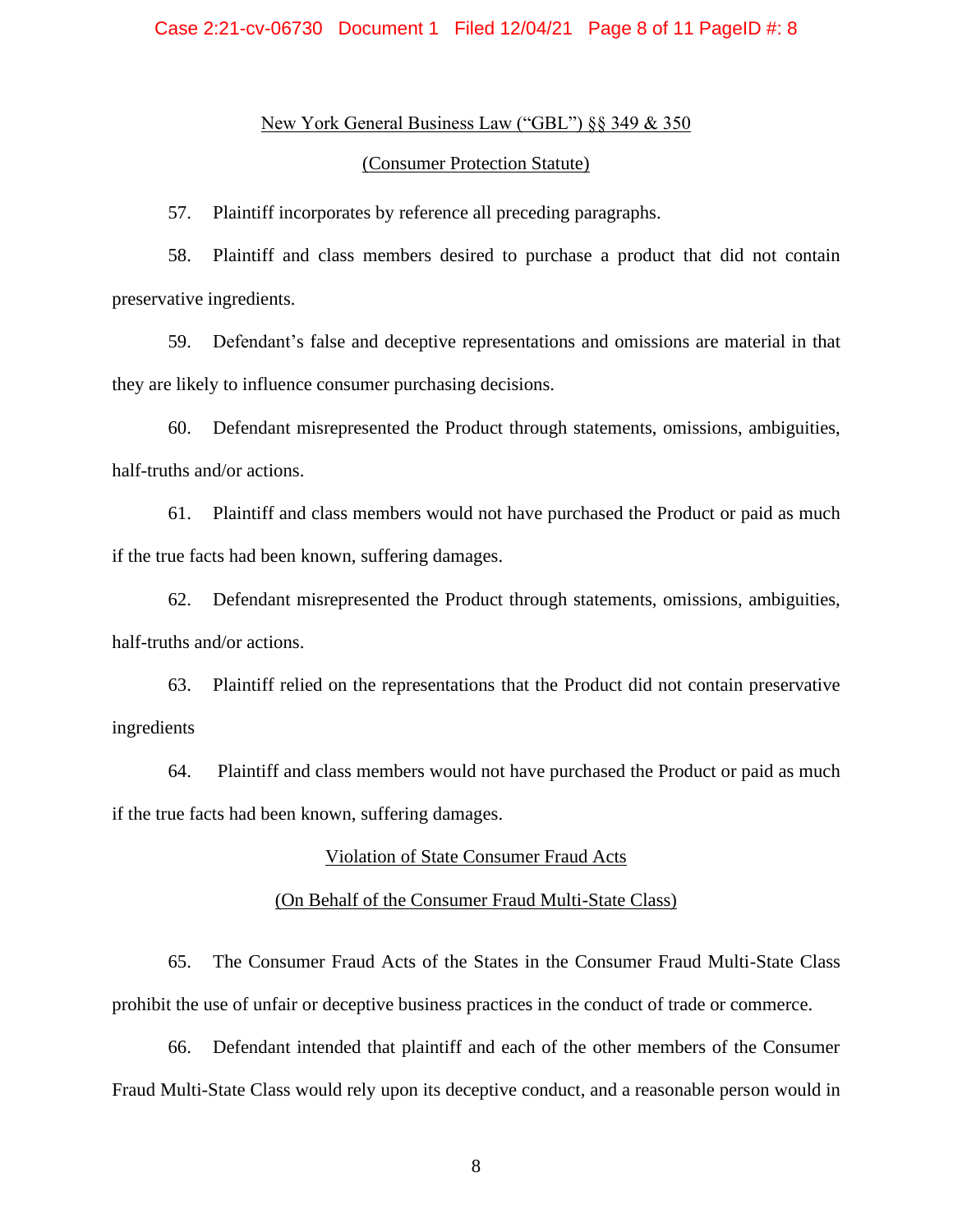## Case 2:21-cv-06730 Document 1 Filed 12/04/21 Page 9 of 11 PageID #: 9

fact be misled by this deceptive conduct.

67. As a result of defendant's use or employment of artifice, unfair or deceptive acts or business practices, plaintiff, and each of the other members of the Consumer Fraud Multi-State Class, have sustained damages in an amount to be proven at trial.

68. In addition, defendant's conduct showed motive, and the reckless disregard of the truth such that an award of punitive damages is appropriate.

## Breaches of Express Warranty, Implied Warranty of Merchantability and Magnuson Moss Warranty Act, 15 U.S.C. §§ 2301, *et seq*.

69. The Product was manufactured, identified, and sold by defendant and expressly and impliedly warranted to plaintiff and class members that it did not contain preservative ingredients.

70. Defendant had a duty to disclose and/or provide non-deceptive descriptions and marketing of the Product.

71. This duty is based on Defendant's outsized role in the market for this type of Product, a trusted brand known for natural products, based on the aloe vera plant.

72. Plaintiff provided or will provide notice to defendant, its agents, representatives, retailers, and their employees.

73. Defendant received notice and should have been aware of these issues due to complaints by regulators, competitors, and consumers, to its main offices, and by consumers through online forums.

74. The Product did not conform to its affirmations of fact and promises due to defendant's actions and were not merchantable because it was not fit to pass in the trade as advertised.

75. Plaintiff and class members would not have purchased the Product or paid as much if the true facts had been known, suffering damages.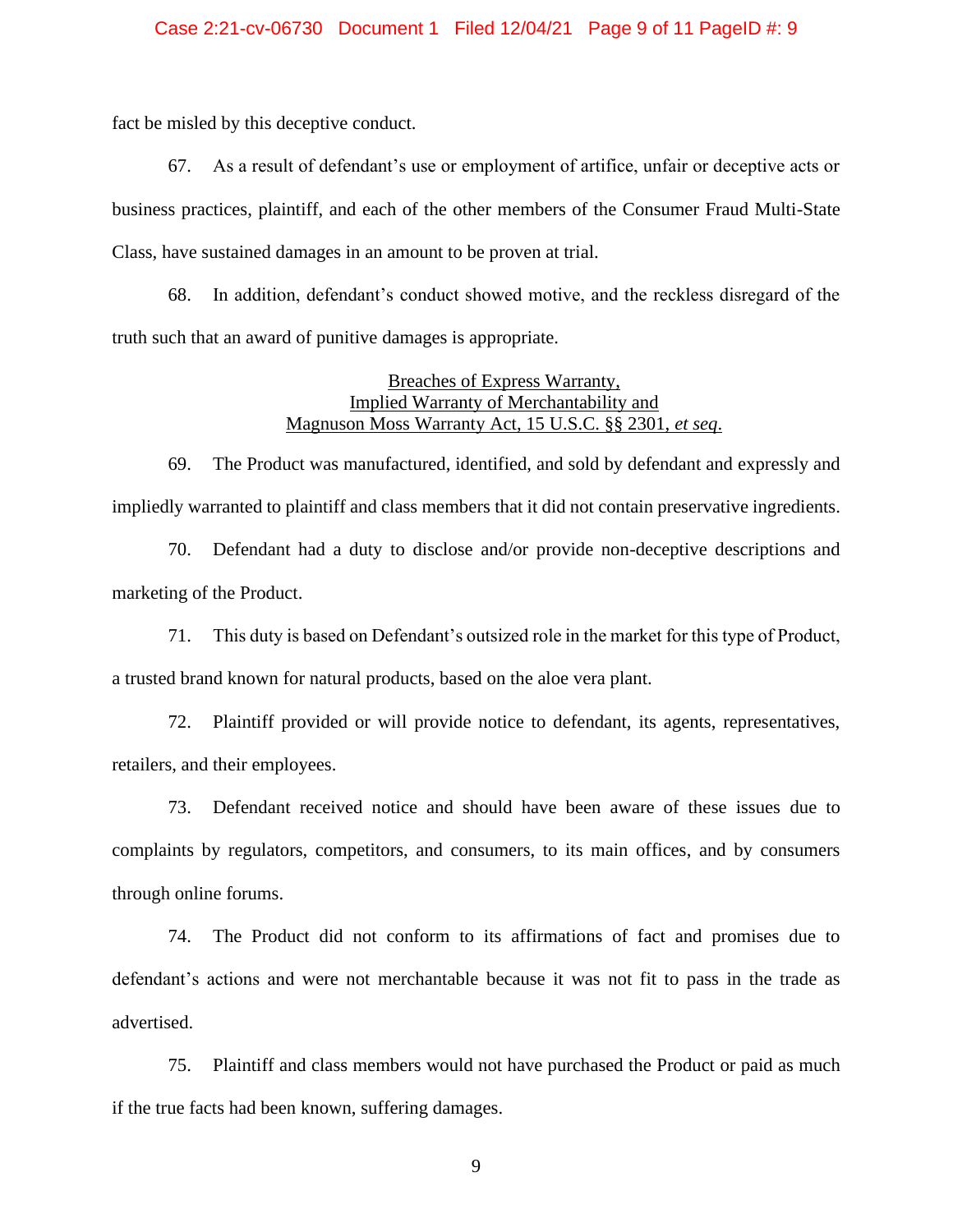#### Negligent Misrepresentation

76. Defendant had a duty to truthfully represent the Product, which it breached.

77. This duty is based on defendant's position, holding itself out as having special knowledge and experience in this area, a trusted brand known best for its unique aloe vera-based beverages.

78. The representations took advantage of consumers' cognitive shortcuts made at the point-of-sale and their trust in defendant, one of the nation's largest sellers of aloe vera beverages.

79. Plaintiff and class members reasonably and justifiably relied on these negligent misrepresentations and omissions, which served to induce and did induce, their purchase of the Product.

80. Plaintiff and class members would not have purchased the Product or paid as much if the true facts had been known, suffering damages.

## Fraud

81. Defendant misrepresented and/or omitted the attributes and qualities of the Product, that it did not contain preservative ingredients.

82. Moreover, the records Defendant is required to maintain, and/or the information inconspicuously disclosed to consumers, provide it with actual and/or constructive knowledge of the falsity of the representations.

83. Defendant's fraudulent intent is evinced by its knowledge that the Product was not consistent with its representations.

#### Unjust Enrichment

84. Defendant obtained benefits and monies because the Product was not as represented and expected, to the detriment and impoverishment of plaintiff and class members, who seek restitution and disgorgement of inequitably obtained profits.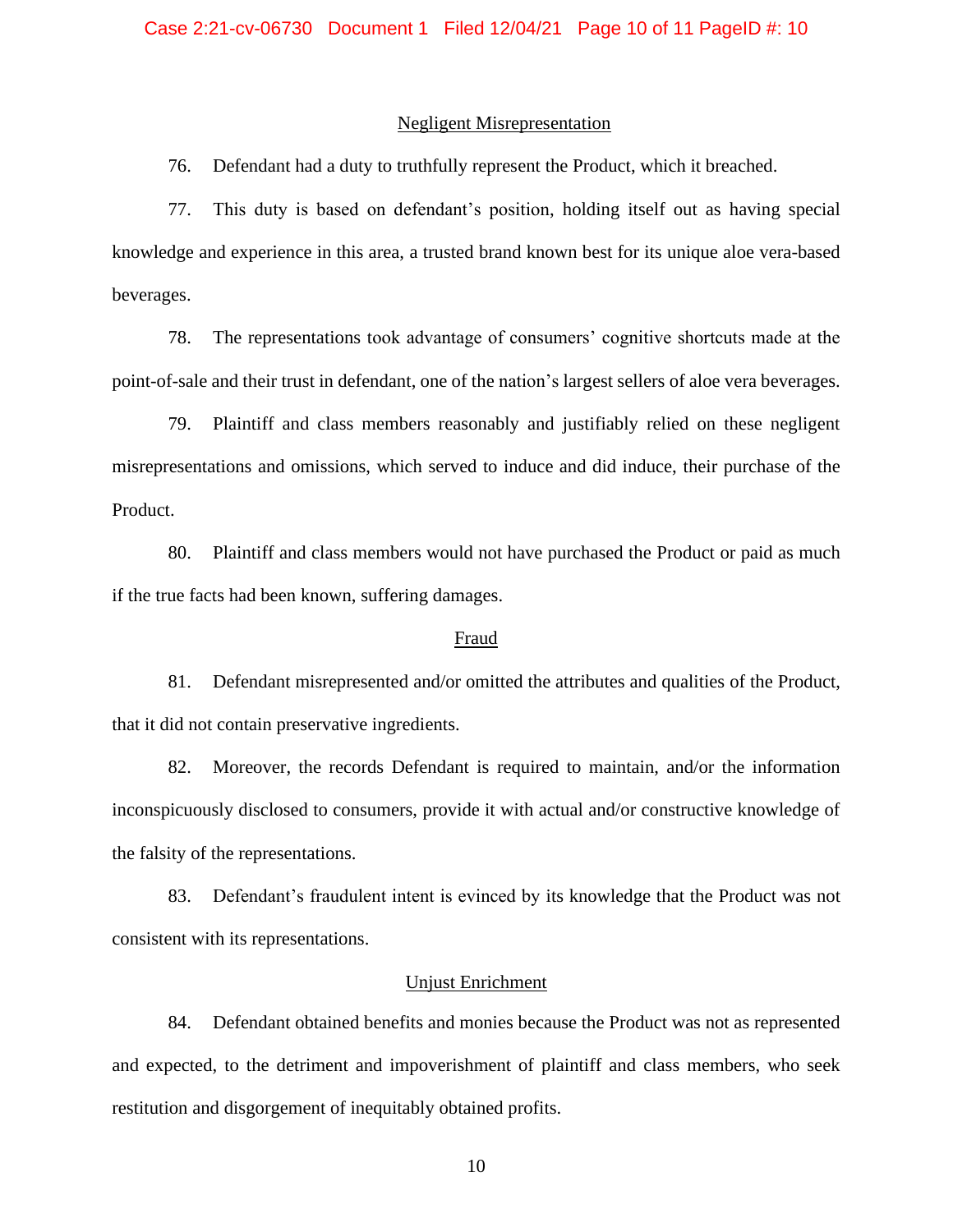## Jury Demand and Prayer for Relief

Plaintiff demands a jury trial on all issues.

**WHEREFORE**, Plaintiff prays for judgment:

- 1. Declaring this a proper class action, certifying plaintiff as representative and the undersigned as counsel for the class;
- 2. Entering preliminary and permanent injunctive relief by directing defendant to correct the challenged practices to comply with the law;
- 3. Injunctive relief to remove, correct and/or refrain from the challenged practices and representations, and restitution and disgorgement for members of the class pursuant to the applicable laws;
- 4. Awarding monetary damages, statutory and/or punitive damages pursuant to any statutory claims and interest pursuant to the common law and other statutory claims;
- 5. Awarding costs and expenses, including reasonable fees for plaintiff's attorneys and experts; and
- 6. Other and further relief as the Court deems just and proper.
- Dated: December 4, 2021

Respectfully submitted,

Sheehan & Associates, P.C. /s/Spencer Sheehan 60 Cuttermill Rd Ste 409 Great Neck NY 11021 Tel: (516) 268-7080 spencer@spencersheehan.com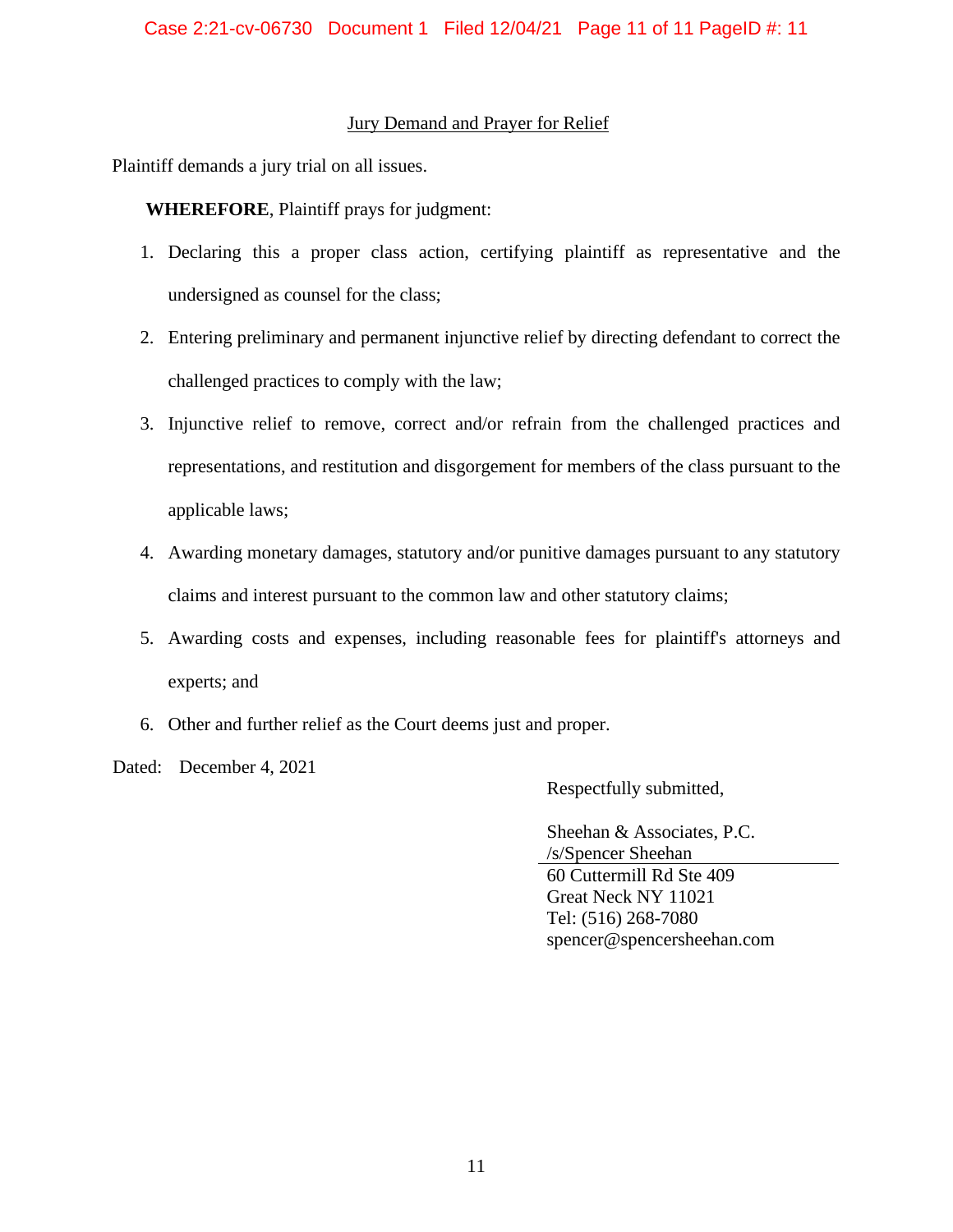# JS 44 (Rev. 02/19) **CIVIL COVER SHEET** Case 2:21-cv-06730 Document 1-1 Filed 12/04/21 Page 1 of 2 PageID #: 12

The JS 44 civil cover sheet and the information contained herein neither replace nor supplement the filing and service of pleadings or other papers as required by law, except as provided by local rules of court. This form,

| I. (a) PLAINTIFFS<br>Theresa Carrano, individually and on behalf of all others<br>similarly situated                                                                                                                                                                                    |                                                                                                                                                                                                                                                                         |                                                                                                                                                                                                                                                                                                                                                                                                                                  |                                                                                                                                                                                                     | <b>DEFENDANTS</b><br>Oka Products, LLC                                                                                                                                                                                           |                                                                                                                                                                                             |                                                                                                                                                                                                                                                 |                                                                                                                                                                                                                                                                              |  |
|-----------------------------------------------------------------------------------------------------------------------------------------------------------------------------------------------------------------------------------------------------------------------------------------|-------------------------------------------------------------------------------------------------------------------------------------------------------------------------------------------------------------------------------------------------------------------------|----------------------------------------------------------------------------------------------------------------------------------------------------------------------------------------------------------------------------------------------------------------------------------------------------------------------------------------------------------------------------------------------------------------------------------|-----------------------------------------------------------------------------------------------------------------------------------------------------------------------------------------------------|----------------------------------------------------------------------------------------------------------------------------------------------------------------------------------------------------------------------------------|---------------------------------------------------------------------------------------------------------------------------------------------------------------------------------------------|-------------------------------------------------------------------------------------------------------------------------------------------------------------------------------------------------------------------------------------------------|------------------------------------------------------------------------------------------------------------------------------------------------------------------------------------------------------------------------------------------------------------------------------|--|
| (b) County of Residence of First Listed Plaintiff<br>Suffolk<br>(EXCEPT IN U.S. PLAINTIFF CASES)                                                                                                                                                                                        |                                                                                                                                                                                                                                                                         |                                                                                                                                                                                                                                                                                                                                                                                                                                  |                                                                                                                                                                                                     | County of Residence of First Listed Defendant<br>(IN U.S. PLAINTIFF CASES ONLY)<br>IN LAND CONDEMNATION CASES, USE THE LOCATION OF<br>NOTE:<br>THE TRACT OF LAND INVOLVED.                                                       |                                                                                                                                                                                             |                                                                                                                                                                                                                                                 |                                                                                                                                                                                                                                                                              |  |
| (c) Attorneys (Firm Name, Address, and Telephone Number)<br>Sheehan & Associates, P.C., 60 Cutter Mill Rd Ste 409 Great Neck NY<br>11021-3104 (516) 268-7080                                                                                                                            |                                                                                                                                                                                                                                                                         |                                                                                                                                                                                                                                                                                                                                                                                                                                  |                                                                                                                                                                                                     | Attorneys (If Known)                                                                                                                                                                                                             |                                                                                                                                                                                             |                                                                                                                                                                                                                                                 |                                                                                                                                                                                                                                                                              |  |
| <b>II. BASIS OF JURISDICTION</b> (Place an "X" in One Box Only)                                                                                                                                                                                                                         |                                                                                                                                                                                                                                                                         |                                                                                                                                                                                                                                                                                                                                                                                                                                  |                                                                                                                                                                                                     | <b>III. CITIZENSHIP OF PRINCIPAL PARTIES</b> (For Diversity Cases Only.)                                                                                                                                                         |                                                                                                                                                                                             |                                                                                                                                                                                                                                                 |                                                                                                                                                                                                                                                                              |  |
| $\Box$ 1 U.S. Government<br>Plaintiff                                                                                                                                                                                                                                                   | $\Box$ 3 Federal Question<br>(U.S. Government Not a Party)                                                                                                                                                                                                              |                                                                                                                                                                                                                                                                                                                                                                                                                                  |                                                                                                                                                                                                     | (Check one box, only for plaintiff and one box for defendant.)<br><b>DEF</b><br><b>PTF</b><br>PTF<br>Citizen of This State<br>☑ 1<br>$\Box$ 1<br>Incorporated or Principal Place of<br>$\Box$ 4<br><b>Business In This State</b> |                                                                                                                                                                                             |                                                                                                                                                                                                                                                 |                                                                                                                                                                                                                                                                              |  |
| $\Box$ 2 U.S. Governmen<br>Defendant                                                                                                                                                                                                                                                    | $\boxtimes$ 4 Diversity<br>(Indicate Citizenship of Parties in Item III)                                                                                                                                                                                                |                                                                                                                                                                                                                                                                                                                                                                                                                                  |                                                                                                                                                                                                     | Citizen of Another State                                                                                                                                                                                                         | $\Box$ 5<br>$\Box$ 2<br>$\boxtimes$ 2<br>Incorporated and Principal Place<br>of Business In Another State                                                                                   |                                                                                                                                                                                                                                                 |                                                                                                                                                                                                                                                                              |  |
| <b>IV. NATURE OF SUIT</b> (Place an "X" in One Box Only)                                                                                                                                                                                                                                |                                                                                                                                                                                                                                                                         |                                                                                                                                                                                                                                                                                                                                                                                                                                  |                                                                                                                                                                                                     | Citizen or Subject of a<br>Foreign Country                                                                                                                                                                                       | $\square$ 3                                                                                                                                                                                 | $\Box$ 3 Foreign Nation                                                                                                                                                                                                                         | $\Box$ 6<br>$\Box$ 6                                                                                                                                                                                                                                                         |  |
| <b>CONTRACT</b>                                                                                                                                                                                                                                                                         |                                                                                                                                                                                                                                                                         | <b>TORTS</b>                                                                                                                                                                                                                                                                                                                                                                                                                     |                                                                                                                                                                                                     | <b>FORFEITURE/PENALTY</b>                                                                                                                                                                                                        |                                                                                                                                                                                             | <b>BANKRUPTCY</b>                                                                                                                                                                                                                               | <b>OTHER STATUTES</b>                                                                                                                                                                                                                                                        |  |
| $\Box$ 110 Insurance<br>$\Box$ 120 Marine<br>$\Box$ 130 Miller Act<br>$\Box$ 140 Negotiable Instrument<br>$\Box$ 150 Recovery of Overpayment<br>& Enforcement of Judgment<br>$\Box$ 151 Medicare Act<br>$\Box$ 152 Recovery of Defaulted<br><b>Student Loans</b><br>(Excludes Veterans) | PERSONAL INJURY<br>$\square$ 310 Airplane<br>$\square$ 315 Airplane Product<br>Liability<br>$\Box$ 320 Assault, Libel &<br>Slander<br>$\square$ 330 Federal Employers'<br>Liability<br>$\square$ 340 Marine<br>$\Box$ 345 Marine Product                                | PERSONAL INJURY<br>$\Box$ 365 Personal Injury -<br>Product Liability<br>$\Box$ 367 Health Care/<br>Pharmaceutical<br>Personal Injury<br><b>Product Liability</b><br>$\Box$ 368 Asbestos Personal<br><b>Injury Product</b><br>Liability<br>PERSONAL PROPERTY<br>☑ 370 Other Fraud<br>$\Box$ 371 Truth in Lending<br>$\Box$ 380 Other Personal<br><b>Property Damage</b><br>$\Box$ 385 Property Damage<br><b>Product Liability</b> |                                                                                                                                                                                                     | □ 625 Drug Related Seizure<br>of Property 21 USC 881<br>$\Box$ 690 Other<br><b>LABOR</b>                                                                                                                                         | $\Box$ 422 Appeal 28 USC 158<br>$\Box$ 423 Withdrawal<br>28 USC 157<br><b>PROPERTY RIGHTS</b><br>$\Box$ 820 Copyrights<br>$\square$ 830 Patent<br>□ 840 Trademark<br><b>SOCIAL SECURITY</b> |                                                                                                                                                                                                                                                 | □ 375 False Claims Act<br>$\Box$ 376 Qui Tam (31 USC<br>3729(a)<br>$\Box$ 400 State Reapportionment<br>$\Box$ 410 Antitrust<br>$\Box$ 430 Banks and Banking<br>$\Box$ 450 Commerce<br>$\Box$ 460 Deportation<br>$\Box$ 470 Racketeer Influenced and<br>Corrupt Organizations |  |
| $\Box$ 153 Recovery of Overpayment<br>of Veteran's Benefits<br>$\Box$ 160 Stockholders' Suits<br>$\Box$ 190 Other Contract<br>$\Box$ 195 Contract Product Liability<br>$\Box$ 196 Franchise                                                                                             | Liability<br>$\Box$ 350 Motor Vehicle<br>$\Box$ 355 Motor Vehicle<br><b>Product Liability</b><br>$\Box$ 360 Other Personal<br>Injury<br>$\Box$ 362 Personal Injury -<br>Medical Malpractice                                                                             |                                                                                                                                                                                                                                                                                                                                                                                                                                  | $\square$ 710 Fair Labor Standards<br>Act<br>$\Box$ 720 Labor/Management<br>Relations<br>□ 740 Railway Labor Act<br>$\Box$ 751 Family and Medical<br>Leave Act<br>$\Box$ 790 Other Labor Litigation | $\Box$ 861 HIA (1395ff)<br>$\Box$ 862 Black Lung (923)<br>$\Box$ 863 DIWC/DIWW (405(g))<br>$\square$ 864 SSID Title XVI<br>$\Box$ 865 RSI (405(g))                                                                               |                                                                                                                                                                                             | 480 Consumer Credit<br>$\Box$ 490 Cable/Sat TV<br>$\Box$ 850 Securities/Commodities/<br>Exchange<br>$\Box$ 890 Other Statutory Actions<br>$\Box$ 891 Agricultural Acts<br>$\Box$ 893 Environmental Matters<br>$\Box$ 895 Freedom of Information |                                                                                                                                                                                                                                                                              |  |
| <b>REAL PROPERTY</b><br>$\Box$ 210 Land Condemnation<br>$\Box$ 220 Foreclosure<br>$\Box$ 230 Rent Lease & Ejectment<br>$\Box$ 240 Torts to Land<br>$\Box$ 245 Tort Product Liability<br>$\Box$ 290 All Other Real Property                                                              | <b>CIVIL RIGHTS</b><br>$\Box$ 440 Other Civil Rights<br>$\Box$ 441 Voting<br>$\Box$ 442 Employment<br>$\Box$ 443 Housing/<br>Accommodations<br>$\square$ 445 Amer. w/Disabilities-<br>Employment<br>$\square$ 446 Amer. w/Disabilities<br>Other<br>$\Box$ 448 Education | PRISONER PETITIONS<br><b>Habeas Corpus:</b><br>$\Box$ 463 Alien Detainee<br>$\Box$ 510 Motions to Vacate<br>Sentence<br>$\Box$ 530 General<br>$\Box$ 535 Death Penalty<br>Other:<br>$\Box$ 540 Mandamus & Other<br>$\Box$ 550 Civil Rights<br>$\Box$ 555 Prison Condition<br>$\Box$ 560 Civil Detainee -<br>Conditions of<br>Confinement                                                                                         |                                                                                                                                                                                                     | $\Box$ 791 Employee Retirement<br>Income Security Act<br><b>IMMIGRATION</b><br>$\square$ 462 Naturalization Application<br>$\Box$ 465 Other Immigration<br>Actions                                                               | <b>FEDERAL TAX SUITS</b><br>□ 870 Taxes (U.S. Plaintiff<br>or Defendant)<br>$\square$ 871 IRS-Third Party<br>26 USC 7609                                                                    |                                                                                                                                                                                                                                                 | Act<br>$\Box$ 896 Arbitration<br>$\Box$ 899 Administrative Procedure<br>Act/Review or Appeal of<br>Agency Decision<br>$\Box$ 950 Constitutionality of<br><b>State Statutes</b>                                                                                               |  |
| V. ORIGIN (Place an "X" in One Box Only)<br>$\boxtimes$ 1 Original<br>Proceeding                                                                                                                                                                                                        | $\Box$ 2 Removed from<br>$\Box$ 3<br><b>State Court</b>                                                                                                                                                                                                                 | Remanded from<br>Appellate Court                                                                                                                                                                                                                                                                                                                                                                                                 | $\Box$ 4 Reinstated or                                                                                                                                                                              | $\Box$ 5 Transferred from<br>Reopened<br>(specify)                                                                                                                                                                               | Another District                                                                                                                                                                            | $\Box$ 6 Multidistrict<br>Litigation                                                                                                                                                                                                            |                                                                                                                                                                                                                                                                              |  |
| VI. CAUSE OF ACTION                                                                                                                                                                                                                                                                     | <u>28 USC § 1332</u><br>Brief description of cause:                                                                                                                                                                                                                     |                                                                                                                                                                                                                                                                                                                                                                                                                                  |                                                                                                                                                                                                     | Cite the U.S. Civil Statute under which you are filing (Do not cite jurisdictional statutes unless diversity):                                                                                                                   |                                                                                                                                                                                             |                                                                                                                                                                                                                                                 |                                                                                                                                                                                                                                                                              |  |
| <b>VII. REQUESTED IN</b><br><b>COMPLAINT:</b>                                                                                                                                                                                                                                           | False advertising<br>☑<br>UNDER RULE 23, F.R.Cv.P.                                                                                                                                                                                                                      | CHECK IF THIS IS A CLASS ACTION                                                                                                                                                                                                                                                                                                                                                                                                  |                                                                                                                                                                                                     | <b>DEMAND</b> \$<br>5,000,000                                                                                                                                                                                                    |                                                                                                                                                                                             | <b>JURY DEMAND:</b>                                                                                                                                                                                                                             | CHECK YES only if demanded in complaint:<br>$\boxtimes$ Yes<br>$\square$ No                                                                                                                                                                                                  |  |
| VIII. RELATED CASE(S)<br>IF ANY                                                                                                                                                                                                                                                         | (See instructions):                                                                                                                                                                                                                                                     | <b>JUDGE</b>                                                                                                                                                                                                                                                                                                                                                                                                                     |                                                                                                                                                                                                     |                                                                                                                                                                                                                                  |                                                                                                                                                                                             | <b>DOCKET NUMBER</b>                                                                                                                                                                                                                            |                                                                                                                                                                                                                                                                              |  |
| <b>DATE</b><br>12/4/2021                                                                                                                                                                                                                                                                |                                                                                                                                                                                                                                                                         | SIGNATURE OF ATTORNEY OF RECORD<br>/s/ Spencer Sheehan                                                                                                                                                                                                                                                                                                                                                                           |                                                                                                                                                                                                     |                                                                                                                                                                                                                                  |                                                                                                                                                                                             |                                                                                                                                                                                                                                                 |                                                                                                                                                                                                                                                                              |  |
| <b>FOR OFFICE USE ONLY</b><br><b>RECEIPT#</b>                                                                                                                                                                                                                                           | <b>AMOUNT</b>                                                                                                                                                                                                                                                           | <b>APPLYING IFP</b>                                                                                                                                                                                                                                                                                                                                                                                                              |                                                                                                                                                                                                     | <b>JUDGE</b>                                                                                                                                                                                                                     |                                                                                                                                                                                             | MAG. JUDGE                                                                                                                                                                                                                                      |                                                                                                                                                                                                                                                                              |  |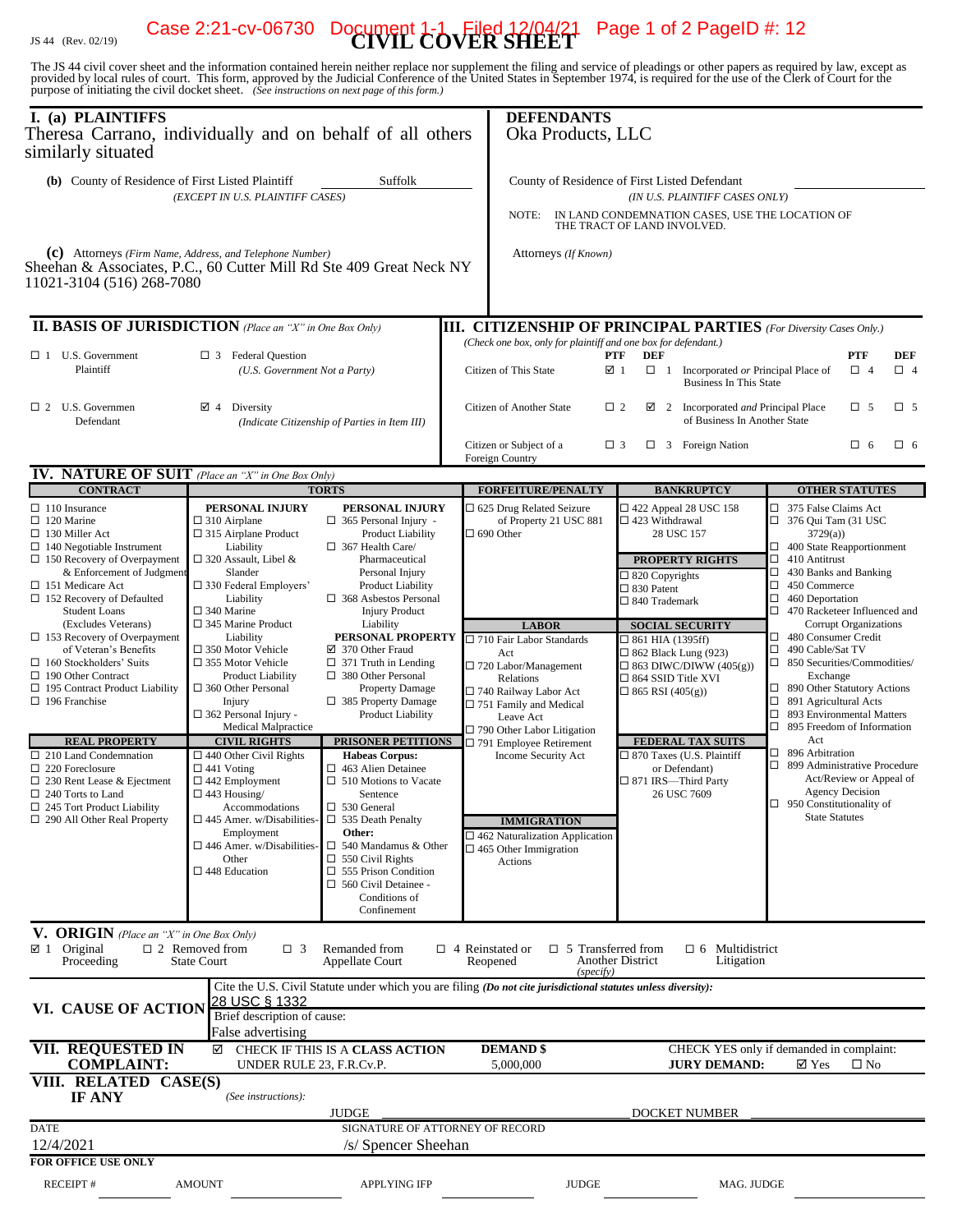#### **CERTIFICATION OF ARBITRATION ELIGIBILITY** Case 2:21-cv-06730 Photo Rule 11 ARREA B2/04/21 PageD # 2 PageID #: 13<br>Local Arbitration Rule 83.7 provides that with certain exceptions, actions seeking money damages only in an amount not in excess of \$150,000,

exclusive of interest and costs, are eligible for compulsory arbitration. The amount of damages is presumed to be below the threshold amount unless a certification to the contrary is filed.

| Case is Eligible for Arbitration                                       |                                                                                                                                |           |                                                                           |  |  |  |  |  |
|------------------------------------------------------------------------|--------------------------------------------------------------------------------------------------------------------------------|-----------|---------------------------------------------------------------------------|--|--|--|--|--|
| Spencer Sheehan<br>compulsory arbitration for the following reason(s): | counsel for                                                                                                                    | plaintiff | do hereby certify that the above captioned civil action is ineligible for |  |  |  |  |  |
|                                                                        | monetary damages sought are in excess of \$150,000, exclusive of interest and costs,<br>the complaint seeks injunctive relief, |           |                                                                           |  |  |  |  |  |
|                                                                        | the matter is otherwise ineligible for the following reason                                                                    |           |                                                                           |  |  |  |  |  |
|                                                                        |                                                                                                                                |           | <b>DISCLOSURE STATEMENT - FEDERAL RULES CIVIL PROCEDURE 7.1</b>           |  |  |  |  |  |

Identify any parent corporation and any publicly held corporation that owns 10% or more or its stocks:

## **RELATED CASE STATEMENT (Section VIII on the Front of this Form)**

Please list all cases that are arguably related pursuant to Division of Business Rule 50.3.1 in Section VIII on the front of this form. Rule 50.3.1 (a) provides that "A civil case is "related" to another civil case for purposes of this guideline when, because of the similarity of facts and legal issues or because the cases arise from the same transactions or events, a substantial saving of judicial resources is likely to result from assigning both cases to the same judge and magistrate judge." Rule 50.3.1 (b) provides that "A civil case shall not be deemed "related" to another civil case merely because the civil case: (A) involves identical legal issues, or (B) involves the same parties." Rule 50.3.1 (c) further provides that "Presumptively, and subject to the power of a judge to determine otherwise pursuant to paragraph (d), civil cases shall not be deemed to be "related" unless both cases are still pending before the court."

## **NY-E DIVISION OF BUSINESS RULE 50.1(d)(2)**

| 1.) | County?                                                                                                                                                                                                                                                                                                                                                                                                                                                            | Yes                            | IV  | <b>No</b>               |   | Is the civil action being filed in the Eastern District removed from a New York State Court located in Nassau or Suffolk     |  |  |  |
|-----|--------------------------------------------------------------------------------------------------------------------------------------------------------------------------------------------------------------------------------------------------------------------------------------------------------------------------------------------------------------------------------------------------------------------------------------------------------------------|--------------------------------|-----|-------------------------|---|------------------------------------------------------------------------------------------------------------------------------|--|--|--|
| 2.) | If you answered "no" above:<br>County?                                                                                                                                                                                                                                                                                                                                                                                                                             | Yes<br>☑                       |     | No.                     |   | a) Did the events or omissions giving rise to the claim or claims, or a substantial part thereof, occur in Nassau or Suffolk |  |  |  |
|     | District?                                                                                                                                                                                                                                                                                                                                                                                                                                                          | Yes<br>$\overline{\mathsf{M}}$ |     | No                      |   | b) Did the events or omissions giving rise to the claim or claims, or a substantial part thereof, occur in the Eastern       |  |  |  |
|     | received:                                                                                                                                                                                                                                                                                                                                                                                                                                                          |                                |     |                         |   | c) If this is a Fair Debt Collection Practice Act case, specify the County in which the offending communication was          |  |  |  |
|     | If your answer to question 2 (b) is "No," does the defendant (or a majority of the defendants, if there is more than one) reside in Nassau or<br>Suffolk County, or, in an interpleader action, does the claimant (or a majority of the claimants, if there is more than one) reside in Nassau or<br>Suffolk County?<br>Yes<br>N <sub>0</sub><br>(Note: A corporation shall be considered a resident of the County in which it has the most significant contacts). |                                |     |                         |   |                                                                                                                              |  |  |  |
|     | <b>BAR ADMISSION</b>                                                                                                                                                                                                                                                                                                                                                                                                                                               |                                |     |                         |   |                                                                                                                              |  |  |  |
|     | I am currently admitted in the Eastern District of New York and currently a member in good standing of the bar of this court.                                                                                                                                                                                                                                                                                                                                      |                                |     |                         |   |                                                                                                                              |  |  |  |
|     |                                                                                                                                                                                                                                                                                                                                                                                                                                                                    | ☑                              | Yes |                         |   | <b>No</b>                                                                                                                    |  |  |  |
|     | Are you currently the subject of any disciplinary action (s) in this or any other state or federal court?                                                                                                                                                                                                                                                                                                                                                          |                                |     |                         |   |                                                                                                                              |  |  |  |
|     |                                                                                                                                                                                                                                                                                                                                                                                                                                                                    |                                | Yes | (If yes, please explain | ⊻ | No                                                                                                                           |  |  |  |
|     |                                                                                                                                                                                                                                                                                                                                                                                                                                                                    |                                |     |                         |   |                                                                                                                              |  |  |  |
|     | I certify the accuracy of all information provided above.                                                                                                                                                                                                                                                                                                                                                                                                          |                                |     |                         |   |                                                                                                                              |  |  |  |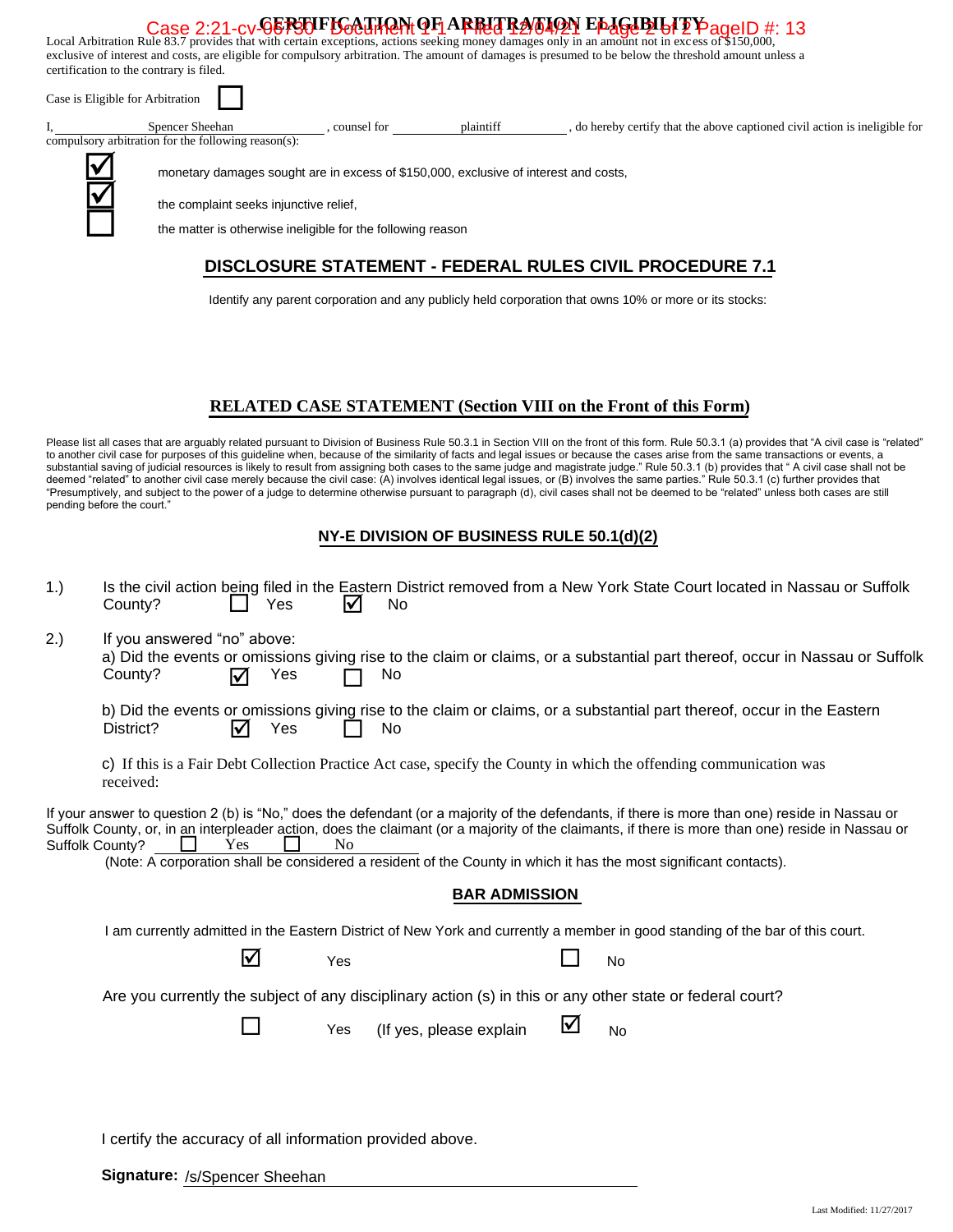AO 440 (Rev. 06/12) Summons in a Civil Action

## UNITED STATES DISTRICT COURT

for the

Eastern District of New York

) ) ) ) ) ) ) ) ) ) ) )

v. Civil Action No. 2:21-cv-06730

Theresa Carrano, individually and on behalf of all others similarly situated,

 *Plaintiff(s)*

Oka Products, LLC,

 *Defendant(s)*

## **SUMMONS IN A CIVIL ACTION**

To: *(Defendant's name and address)* Oka Products, LLC

c/o Sandra Blanco Cerqueira 2900 NE 7th Ave Unit 1404 Miami FL 33137-4397

A lawsuit has been filed against you.

Within 21 days after service of this summons on you (not counting the day you received it) — or 60 days if you are the United States or a United States agency, or an officer or employee of the United States described in Fed. R. Civ. P. 12 (a)(2) or  $(3)$  — you must serve on the plaintiff an answer to the attached complaint or a motion under Rule 12 of the Federal Rules of Civil Procedure. The answer or motion must be served on the plaintiff or plaintiff's attorney, whose name and address are: Sheehan & Associates, P.C., 60 Cuttermill Rd Ste 409 Great Neck NY 11021-3104 (516) 268-7080

If you fail to respond, judgment by default will be entered against you for the relief demanded in the complaint. You also must file your answer or motion with the court.

*CLERK OF COURT*

Date:

 *Signature of Clerk or Deputy Clerk*